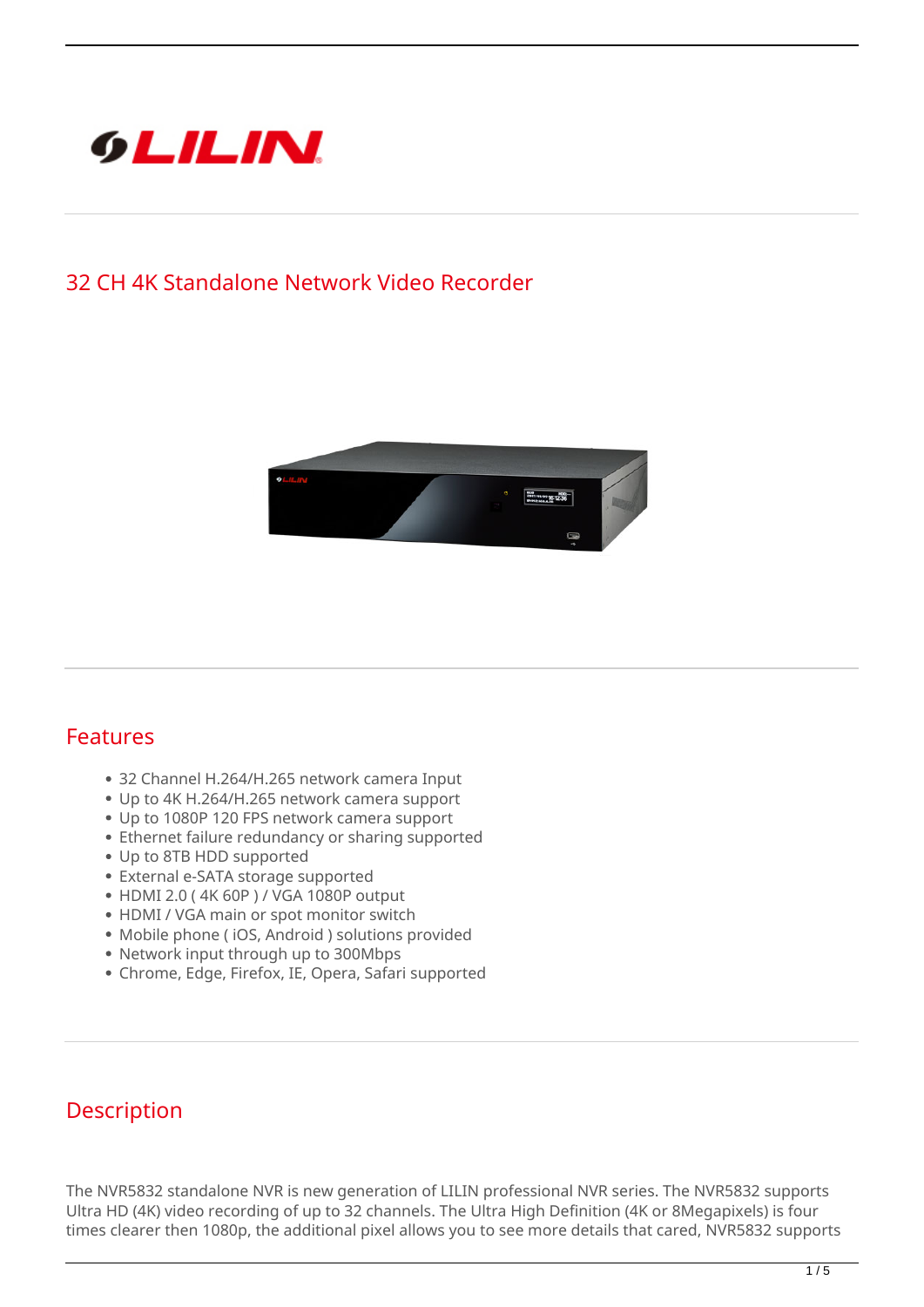network redundancy, able to prevent losing videos in case of a switch failure. Along with its low power consumption and all-in-one sleek design, the NVR5832 provides users a simple, affordable yet professional solution for megapixel surveillance in the mainstream markets such as SMBs, retail, hospitality, and intelligent buildings.

LILIN NVR5832 is a 32-Channel IP standalone Network Video Recorder offering 32TB external storage for recording. Mouse, LILIN twist zoom keyboard or IR remote control, easy to navigate menus are provided. Motion detection, weighted and scheduled recording. Audio recording and playback, WS discovery for easy network discovery. NVR5832 supports USB, network backup, and HDMI output. Full NAV support, web-based remote viewing and configuration and iOS / Android support. The NVR5832 is unique, uniform user interface (local and web) takes advantage of short learning curve, and hierarchical based menus, avoid seeking needed menu.

## **Specifications**

| Model                               | <b>NVR5832</b>                                        |
|-------------------------------------|-------------------------------------------------------|
| Supports (IP Video input)           | Network camera / ONVIF Profile S / DVR / NVR / Video  |
|                                     | encoder / Navigator                                   |
| Input(IP video input)               | 32 CH                                                 |
| Resolution(IP video input)          | CIF / VGA / D1 / 960H / 1M / 1.3M / 1080P / 3M / 5M / |
|                                     | 4K                                                    |
| Maximum Frame Rate (IP video input) | 960 FPS                                               |
| Output (Video output)               | HDMI 2.0 (4K 60P) / VGA 1080P                         |
| Spot monitor (Video Display)        | HDMI or VGA selectable (Spot or sync.)                |
| Split Screen                        | 1/4/8/9/13/16/25/32 split division, sequence          |
|                                     | mode, freeze                                          |
| Digital zoom                        | Up to 64x on live and playback                        |
| <b>CE</b>                           | Yes                                                   |
| <b>FCC</b>                          | Yes                                                   |
| Network video Format                | H.264/H.265                                           |
| Maximum Network Throughput          | 300Mbps                                               |
| <b>Recording Resolution</b>         | $CIF - 4K$                                            |
| Frame Rate                          | Single channel up to 1080P 120 FPS                    |
| <b>Application/ Recording Mode</b>  | Manual, schedule (continue, event, none)              |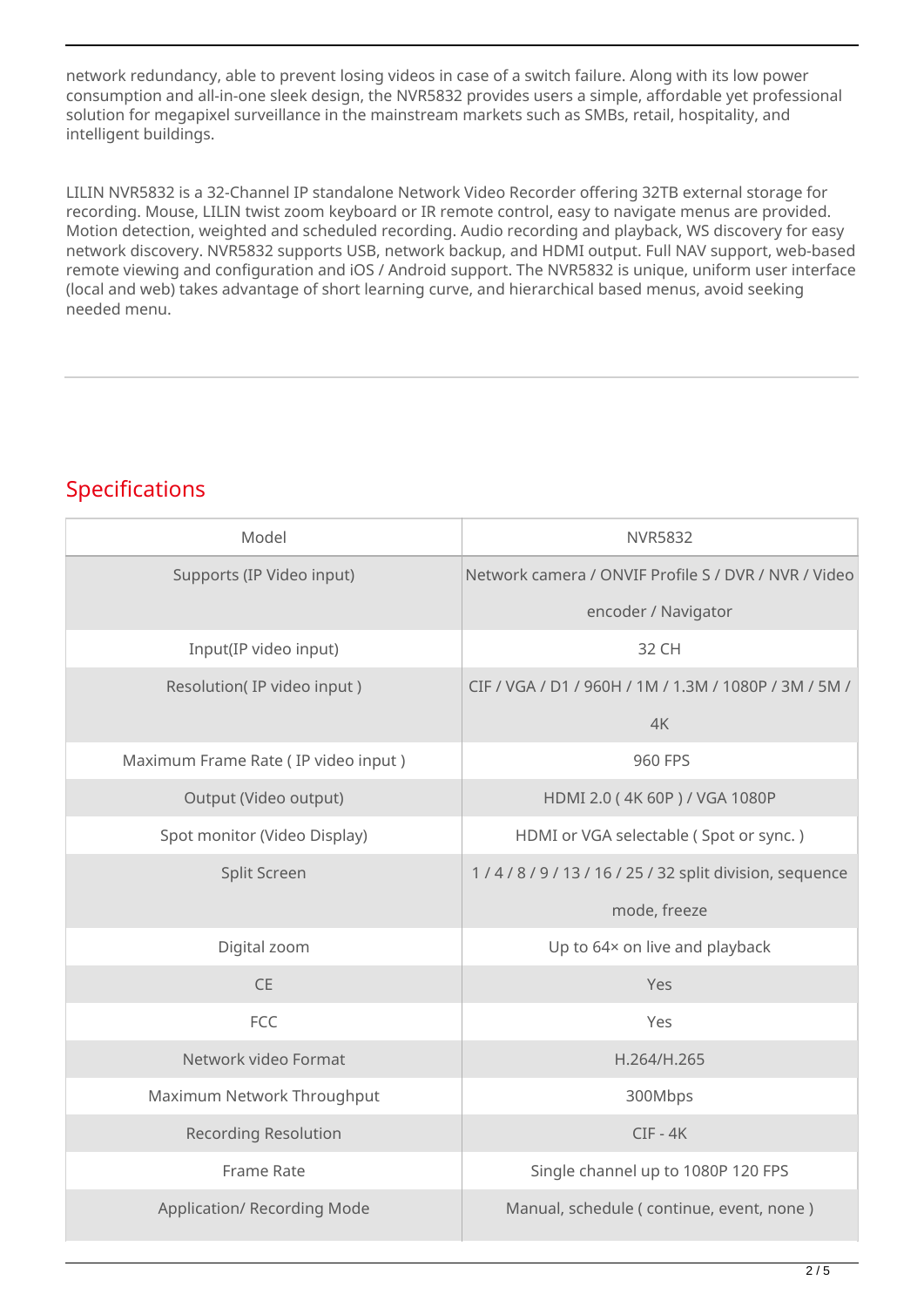| Recording schedule                             | Each channel 7day × 24 hours time table, recording       |
|------------------------------------------------|----------------------------------------------------------|
|                                                | mode configurable                                        |
| Alarm event actions                            | Motion grid (20×12, multi-level sensitivities) / network |
|                                                | camera event / DI                                        |
| Alarm Notification (Recording)                 | Alarm notification iOSDandroid / E-Mail / FTP / buzzer   |
|                                                | / DO / OLED display                                      |
| Playback Search                                | Alarm event / Operation event / System event / Meta      |
|                                                | data event / Time search                                 |
| Playback Display                               | 32CH synchronous playback                                |
| Playback Resolution                            | $CIF - 4K$                                               |
| Max. frame rate (Playback)                     | Up to 1080P 120FPS                                       |
| Playback Speed                                 | Fast rewind 2x-64x / Fast forward 2x-64x / Step          |
|                                                | Forward / Slow motion 1/2 - 1/16                         |
| Internal HDD / Swap Drive Bay                  | 8 × 3.5" HDD (Up to 8TB supported)                       |
| eSATA                                          | eSATA connector × 2 (Up to 32TB external storage         |
|                                                | supported, each 16TB)                                    |
| USB Flash Disk(Backup)                         | Up to 32 GB supported                                    |
| Network Backup                                 | Via HTTP / FTP / Network Places                          |
| DVD DVD/RW(Backup)                             | <b>External USB DVD/RW</b>                               |
| Audio Input                                    | 32 CH (Network camera), G.711 u-law 8K & AAC             |
| Mic. input                                     | $RCA \times 1$                                           |
| Audio Output                                   | $RCA \times 1$                                           |
| Network Camera Two Way Audio / IP camera 2-way | Yes                                                      |
| audio                                          |                                                          |
| Network ports                                  | RJ-45 Gigabit Ethernet × 2 (Ethernet failure             |
|                                                | redundancy or sharing supported)                         |
| Protocols                                      | ARP / TCP/IP / UDP / HTTP / HTTPS / SMTP / SNMP /        |
|                                                | FTP / DDNS / PPPoE / NTP / RTP / RTSP / DHCP/ ONVIF      |
|                                                | Profile S                                                |
| Web (Network)                                  | Direct internet browser access / Multiple users access   |
| RTSP service                                   | RTP UDP/ RTSP TCP supported                              |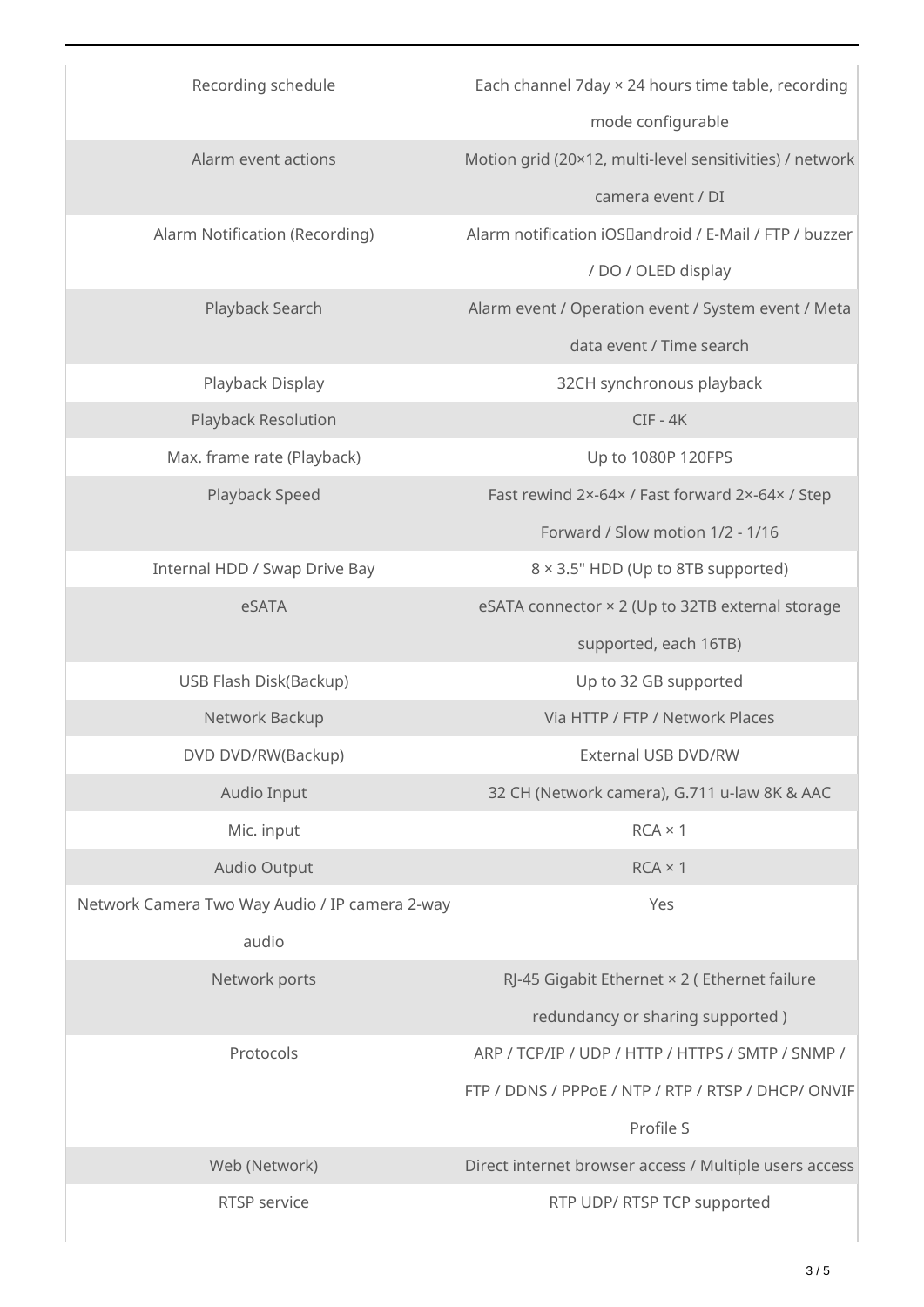| Mobile phone                   | iOS / Android supported                                        |
|--------------------------------|----------------------------------------------------------------|
| IPScan / WS-Discovery(Network) | WS-Discovery and IP Scan, automatically quick IP               |
|                                | address setup for network cameras                              |
| P2P(Network)                   | APP scan QR Code / UID connection                              |
| <b>VMS</b> support             | Navigator                                                      |
| Backup / Playback (Software)   | Remote Playback Manager / Backup, multiple NVRs                |
|                                | file download and multi-channel playback                       |
| Ports(Alarm)                   | $DI \times 16$ and $DO \times 4$ (With programmable condition) |
| Reports(System)                | Alarm event, operation, configuration and system               |
|                                | execution log full reports exporting over HTTP or USB          |
| Authentication (System)        | User authentication with feature configurable and IP           |
|                                | address blocking                                               |
| Languages                      | Arabic, Chinese( Traditional ), Chinese( Simplified ),         |
|                                | English, French, German, Hungarian, Italian,                   |
|                                | Japanese, Korean, Polish, Portuguese, Russian,                 |
|                                | Spanish, Turkish                                               |
| HDD Inspection(System)         | S.M.A.R.T monitoring / File system de-fragmentation/           |
|                                | IO read write error                                            |
| Recording day                  | Automatic recording day calculator                             |
| Time                           | Daylight saving / NTP / External USB GPS time sync /           |
|                                | Keyboard                                                       |
| PTZ protocol                   | HTTP / ONVIF                                                   |
| USB to RS-232                  | Record external metadata via USB to RS-232 cable,              |
|                                | display at live and playback                                   |
| Microphone                     | USB Mic. support (Need additional option)                      |
| <b>Remote Controller</b>       | Remote controller addressable up to 255 NVRs                   |
|                                | (optional)                                                     |
| Mouse                          | Mouse click, drag and scroll                                   |
| Keyboard Keypad                | PIH-931D keyboard input (Connector box required)               |
| Wi-Fi Dongle                   | WiFi and 4G external USB dongle supported ( Certified          |
|                                | brand only)                                                    |
|                                |                                                                |